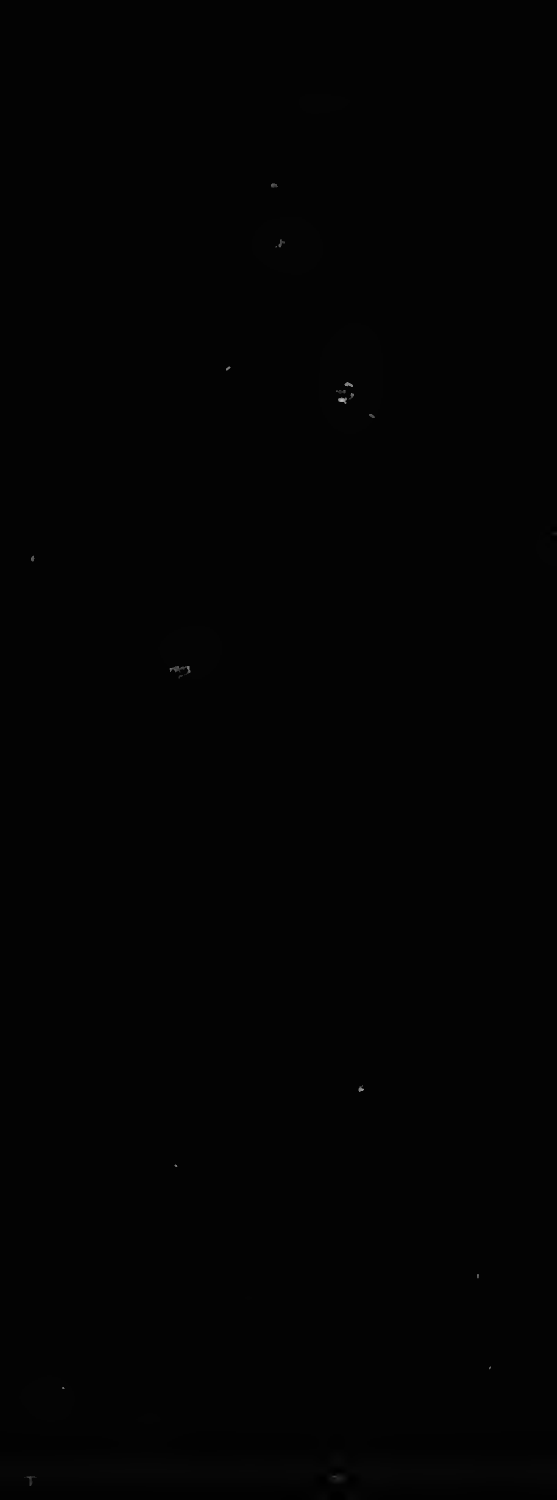variety of soils, the best results are obtained on a rich, friable, deep sandy loam. Such a loam should he well drained yet retentive of moisture. This crop requires a considerable allount of molsture, yet an excess is very harmful. The more loose and open the soil is, consistent with the other factors, the better shaped the tubers will be. A heavy soil aiways results in smaller potatoes with a higher percent. of ill-formed ones.

For this reason it is advisable to have potatoes follow sod, as the decaying vegetable matter so supplied serves to keep the soil open and to retain moisture. Clover sod is especially desirable for this purpose on account of the large amount of nitrogen it contains. In fact, this method is rapidly gaining in popularity and is now very generally used. By giving a light application of harnyard manure to the clover in the autumn, all the fertilizer ingredients required for the succeeding crop are supplied. Green manure may be applied in the fail, hut only well rotted manure should be put on in the spring.

Where commercial fertilizers are applied, the following formula for a complete fertilizer is most generally used: - 250 lbs. Nitrate of Soda; 350 lbs. Superphosphate and 200 lbs. of Muriate of Potash, the whole heing applied at the rate of from 600 to 800 lbs. per acre.

# SELECTION OF SEED AND TREATMENT OF SETS

The tubers used for seed purposes should be medium to large in size and as near the true type as possible. These should be cut into sets, each containing from two to three eyes with a reasonably large portion of the hody of the potato attached. As a rule the larger the number of eyes to the set the higher percentage of unmarketable potatoes will be in the subsequent crop. The necessity of having a fairly large set will be seen when it is understood that the young piant must depend wholly upon this source for its nourishment until it has produced a sufficient number of roots to supply its own needs.

The sets should he planted as soon after cutting as possible. It has heen proved that the practice of keeping them several days hefore planting results in a decreased yield. When it is necessary to keep them, owing to the unfavorable weather conditions, etc., it is advisable to cover them with land plaster or gypsum. This is for the purpose of preventing evaporation of moisture.

#### **PLANTING**

The planting should be done as early as possible in the spring as is consistent with safety from spring frosts. The soil should previously he very thoroughly . pared. Spring piowing is generally advisable except where the soil is heavy, in w. case fail plowing materially assists in opening it up through the action of the " The plowing should he followed with sufficient thorough cultivation to make soil loose and open to a depth of at least five inches.

Much diversity of opinion exists regarding the proper method of planting. Where potatoes are grown on a large commercial scale, the use of a good potatoplanter is to be recommended. The very appreciable saving in time and iabor and the greater uniformity of depth and distance apart of the sets are the main advantages of this method.

Prohahly the method most generally adopted is that of opening a deep furrow with a double mould board plow. After the sets are dropped they may be covered with the same implement. The furrow should be sufficiently deep so that when the sets are covered and the soil levelled, the sets will he from three to four inches helow the surface, depending upon the texture of the soil and the season of crop required. On heavy iand, fairly shallow planting is advisable, while on medium to light soil a depth of from four to five inches gives the hest results.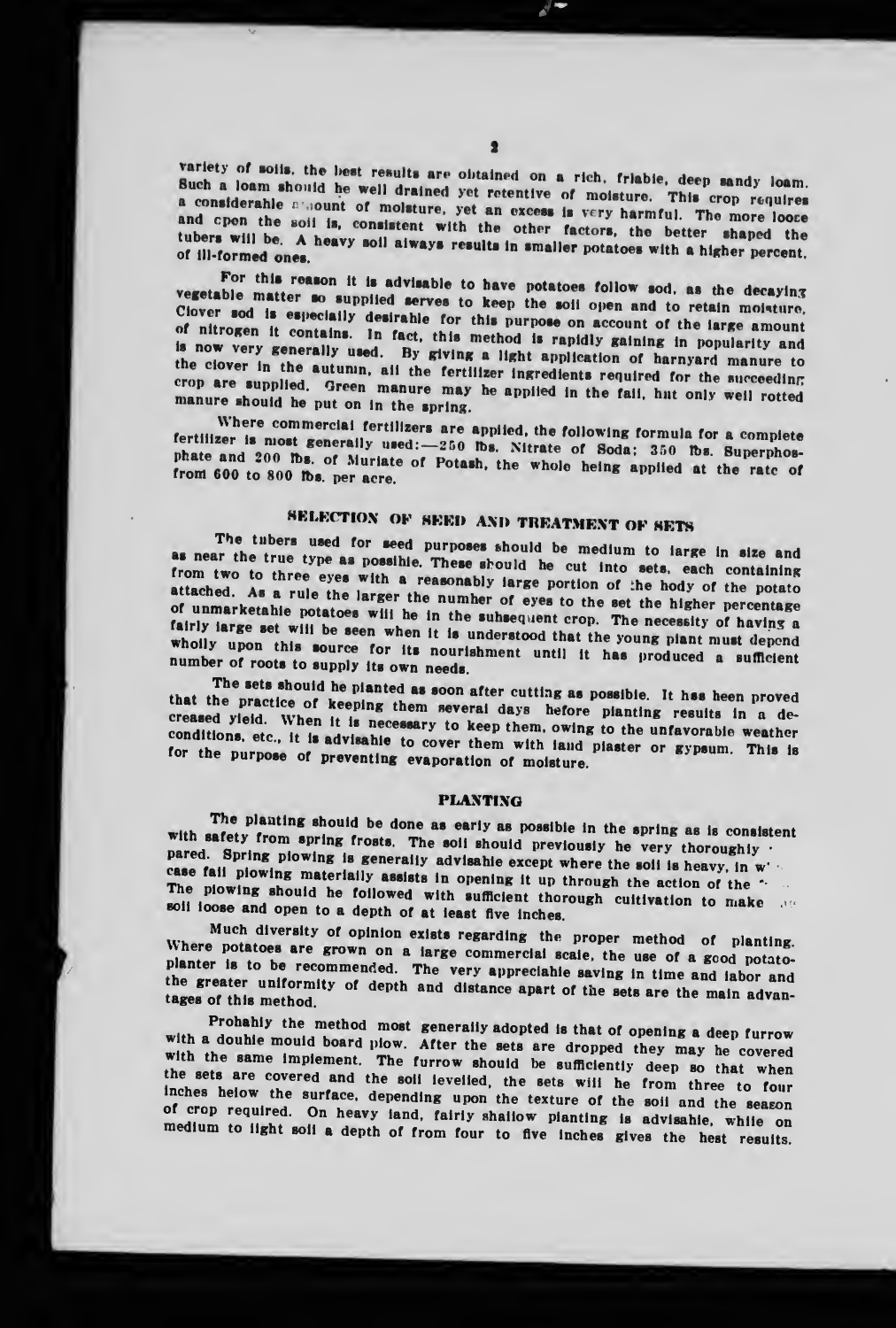Shallow planting is also advisable where an early crop is desired. Possibility of injury by late spring s is an important consideration which must not be lost sight of in this connection.

Probably the best results are obtained by planting the sets from twelve to thirteen inches apart in rows thirty inches apart.

### **CULTIVATION**

One of the most important factors influencing the size of the crop, and unfortunately the one most generally neglected, is the subsequent cultivation. Experiments have conclusively shown that frequent and thorough cultivation is essential if a maximum yield is to be obtained, it is generally advisable to plow up and harrow down the rows twice before the plants are sufficiently high to be injured; this very effectively controls the weeds. The ordinary cultivator can be then used, loosening the soil as deeply as possible and as close to the young plants as is safe. These cultivations should be repeated every week or ten days, and particularly after every rain, until the tops are large enough to cover the ground.

Ridging is advisable on stiff molst soil, but if the soli is loose and open with a tendency towards drying out, level cultivation will be more satisfactory.

### INSECTS AND FUNGUS DISEASES

Like all other agricultural products, potatoes have their full quota of insect enemies and fungus diseases. It is very necessary that these should be efficiently controlled where good yields are desired. The following are the more important of these, together with the preventative measures:-

# 1. Potato "Bugs"-Colorauo Potato Beeties.

| 0R |  |
|----|--|
|    |  |
|    |  |
|    |  |
| OR |  |
|    |  |

3 lbs. Arsenate of Lead to 40 gallons water.

# 2. Early and Late Blight.

Bordeaux Mixture.

- 6 lbs. Bluestone.
- 4 lbs. Lime.
- 40 gallons Water.

The Bordeaux and Parls Green are generally combined and applied together for the above pests and a great saving in time and labor is thereby effected.

3. Common Scab.

Soak all seed potatoes for three hours in one of the following solutions:

1:2000 solution of Corroslve Sublimate;

or 1 lb. Formalln in 30 gallons of water.

4. Powdery Scab.

Change seed and piant only sound tubers on new soil. Immediately notlfy the Dominion Botanist, Central Experimental Farm, Ottawa. A severe penalty is imposed for non-conformity with these regulations.